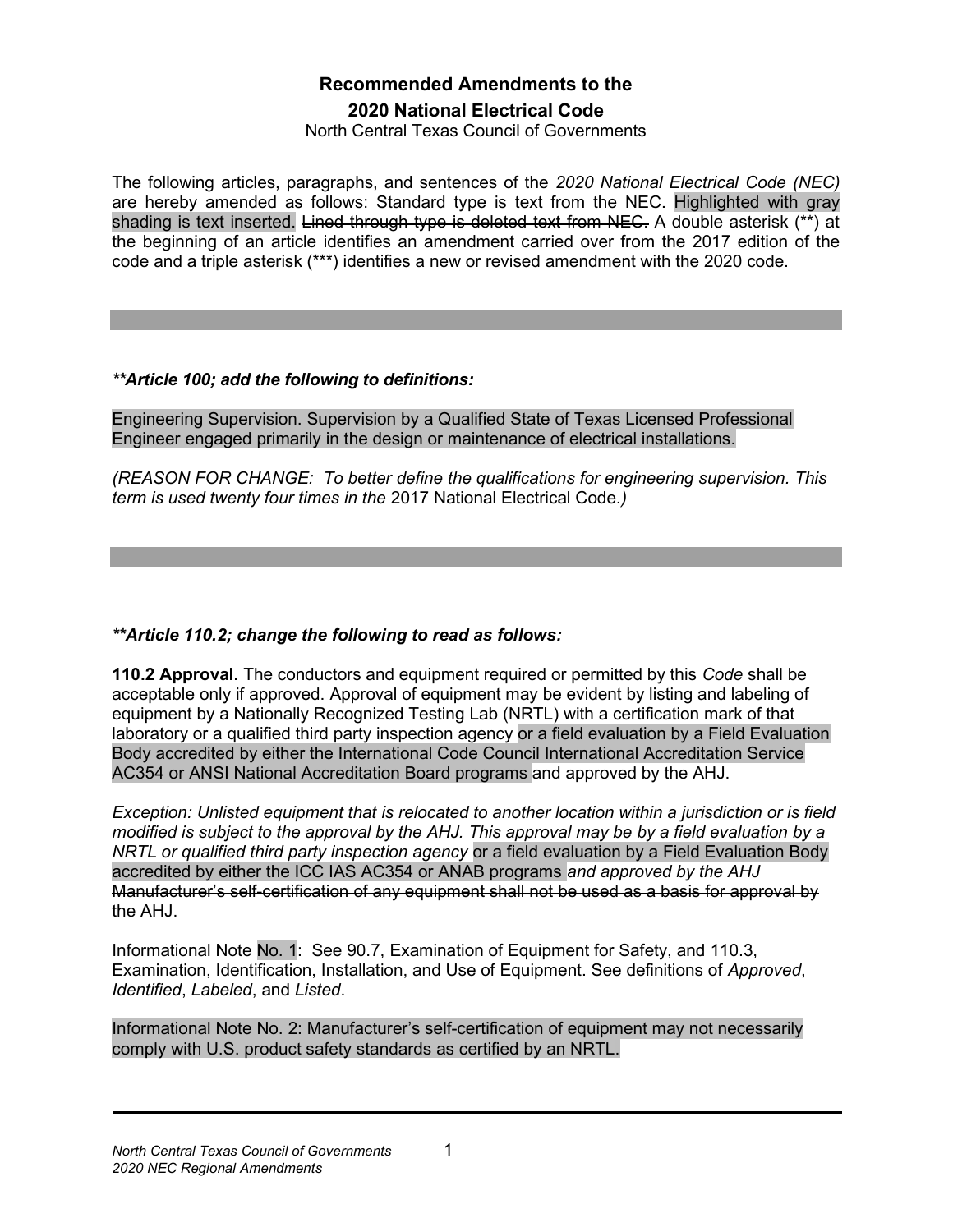Informational Note No. 3: National Fire Protection Association (NFPA) 790 and 791 provide an example of an approved method for qualifying a third party inspection agency.

(REASON FOR CHANGE: To add clarity and provide more positive options for enforcement and approval of unlisted equipment.)

### \*\*\*Article 400.8 Field Identification Required: Change the following to read as follows

#### 408.4 Field Identification Required.

(A) Circuit Directory or Circuit Identification.

Every circuit and circuit modification shall be legibly identified as to its clear, evident, and specific purpose or use. The identification shall include an approved degree of detail that allows each circuit to be distinguished from all others. Spare positions that contain unused overcurrent devices or switches shall be described accordingly. The identification shall be included in a circuit directory that is located on the face or inside of, or in an approved location adjacent and permanently affixed the panel door in the case of a panelboard and at each switch or circuit breaker in a switchboard or switchgear. No circuit shall be described in a manner that depends on transient conditions of occupancy.

(REASON FOR CHANGE: To add clarity and provide more positive options for enforcement and approval)

\*\*\*Article 410.118: Change the following to read as follows

#### 410.118 Access to other boxes.

Luminaires recessed in the ceilings, floors, or walls shall not be used to access outlet, pull, or junction boxes or conduit bodies, unless the box or conduit body is an integral part of the listed luminaire.

Exception: removable luminaires with a minimum measurement of 22 in. X 22 in. shall be permitted to be used as access to outlet, pull, junction boxes or conduit bodies.

REASON FOR CHANGE: To add clarity and provide more positive options for enforcement and approval. This will allow access to boxes not integral with the luminaire. This measurement aligns with the limited access above a lay-in ceiling measurement in 110.26(A)(4). )

#### \*\*\*Article 422.31 B: Change the following to read as follows

# 422.31 B Appliances Rated over 300 Volt-Amperes

(B) Appliances Rated over 300 Volt-Amperes. For permanently connected appliances rated over 300 volt-amperes, the branch-circuit switch or circuit breaker shall be permitted to serve as the disconnecting means where the switch or circuit breaker is within sight from and is readily accessible to the appliance it serves or is capable of being locked in the open position in accordance with 110.25 and is readily accessible to the appliance it serves.

Informational Note No. 1: For appliances employing unit switches, see 422.34.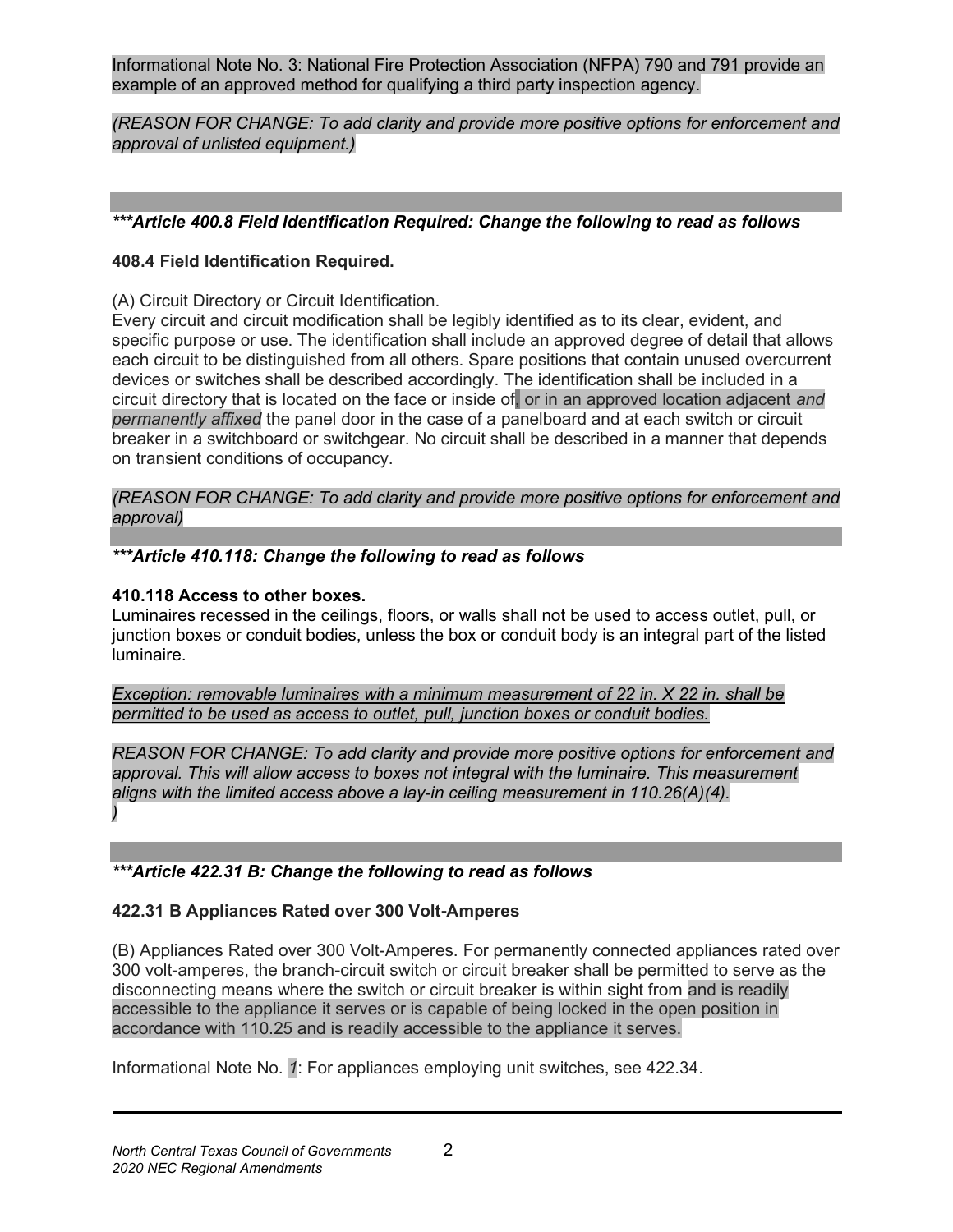Informational Note No 2: The following means of access are considered to constitute readily accessible for this code change when conforming to the additional access requirements of the I Codes:

- (1) A permanent stair.
- (2) A pull down stair with a minimum 300 lb. (136 kg) capacity.
- (3) An access door from an upper floor level.

REASON FOR CHANGE: To add clarity and provide more positive options for enforcement and approval)

### \*\*Article 500.8 (A) (3); change to read as follows:

#### 500.8 Equipment.

Articles 500 through 504 require equipment construction and installation that ensure safe performance under conditions of proper use and maintenance.

Informational Note No. 1: It is important that inspection authorities and users exercise more than ordinary care with regard to installation and maintenance.

Informational Note No. 2: Since there is no consistent relationship between explosion properties and ignition temperature, the two are independent requirements.

Informational Note No. 3: Low ambient conditions require special consideration. Explosion proof or dust-ignition proof equipment may not be suitable for use at temperatures lower than -25°C (-13°F) unless they are identified for low-temperature service. However, at low ambient temperatures, flammable concentrations of vapors may not exist in a location classified as Class I, Division 1 at normal ambient temperature.

(A) Suitability. Suitability of identified equipment shall be determined by one of the following:

- (1) Equipment listing or labeling;
- (2) Evidence of equipment evaluation from a qualified testing laboratory or inspection agency concerned with product evaluation; or,
- (3) Evidence acceptable to the authority having jurisdiction such as a manufacturer's selfevaluation or an owner's engineering judgment. an engineering judgment signed and sealed by a qualified Registered licensed Professional Engineer in the State of Texas.

Informational Note: Additional documentation for equipment may include certificates demonstrating compliance with applicable equipment standards, indicating special conditions of use, and other pertinent information.

(REASON FOR CHANGE: Carry over from previous amendment with change to better define the qualifications for an engineering judgment.)

#### \*\*Article 505.7 (A) changed to read as follows:

505.7 Special Precaution.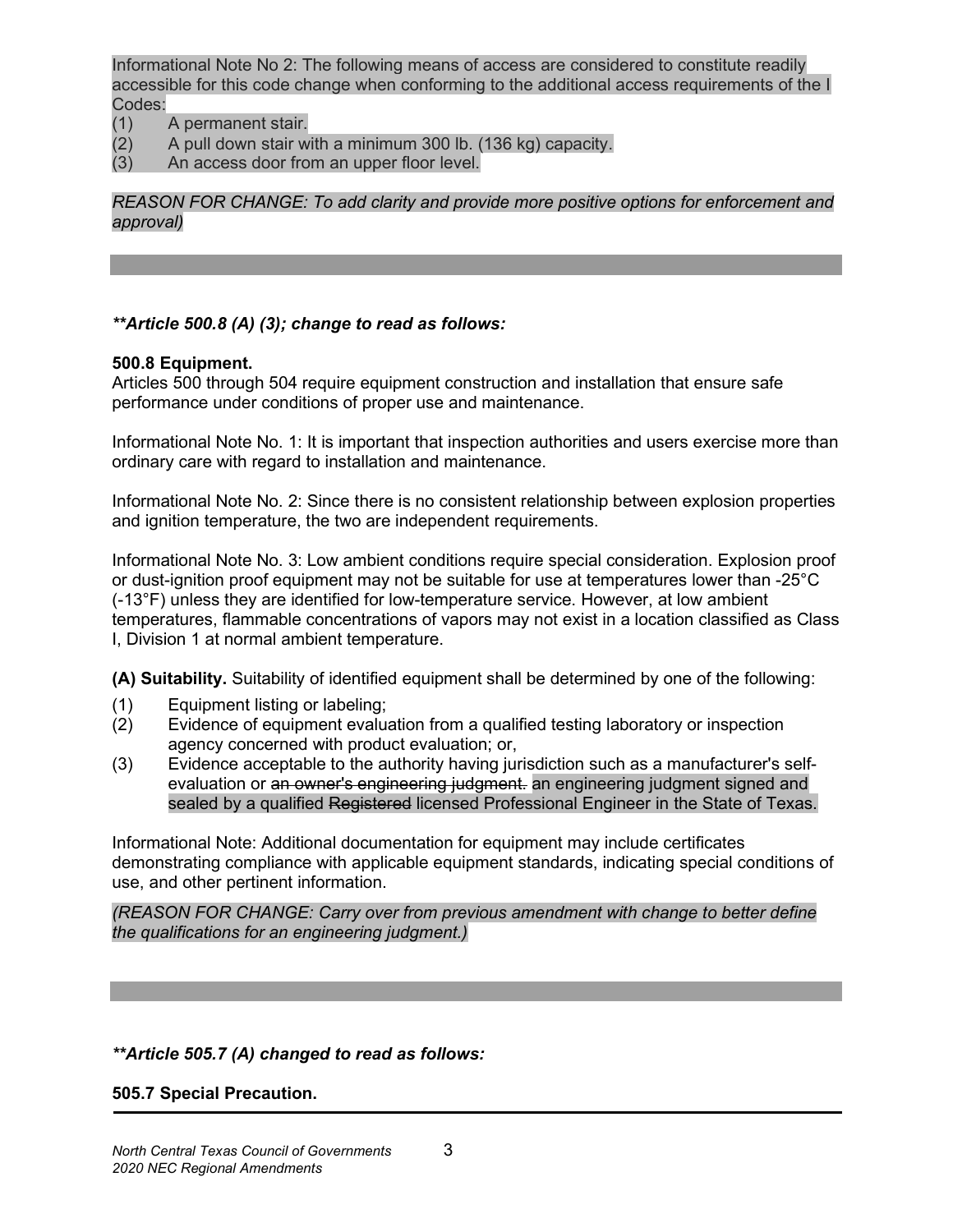Article 505 requires equipment construction and installation that ensures safe performance under conditions of proper use and maintenance.

Informational Note No. 1: It is important that inspection authorities and users exercise more than ordinary care with regard to the installation and maintenance of electrical equipment in hazardous (classified) locations.

Informational Note No. 2: Low ambient conditions require special consideration. Electrical equipment depending on the protection techniques described by 505.8(A) may not be suitable for use at temperatures lower than -20°C (-4°F) unless they are identified for use at lower temperatures. However, at low ambient temperatures, flammable concentrations of vapors may not exist in a location classified Class I, Zones 0, 1, or 2 at normal ambient temperature.

(A) Implementation of Zone Classification System. Classification of areas, engineering and design, selection of equipment and wiring methods, installation, and inspection shall be performed by a qualified persons Registered licensed Professional Engineer in the State of Texas.

(REASON FOR CHANGE: Carry over from previous amendment with change to better define the qualifications for an engineering judgment.)

# \*\*\*Article 695.6 A 1: Change the following to read as follows

695.6 (A) Supply Conductors.

# (1) Services and On-Site Power Production Facilities.

Service conductors and conductors supplied by on-site power production facilities shall be physically routed outside a building(s) and shall be installed as service-entrance conductors in accordance with 230.6, 230.9, and Parts III and IV of Article 230. Where supply conductors cannot be physically routed outside of buildings, the conductors shall be permitted to be routed through the building(s) where installed in accordance with 230.6(1) or (2).

#### Exception: The supply conductors within the fire pump room shall not be required to meet 230.6 (1) or (2)

(REASON FOR CHANGE: To add clarity and provide more positive options for enforcement and approval. All Fire Pump rooms are not Fire Rated as on all 4 sides. There are Fault Currents that could exceed 150,000-190,000 amps and protection of these Service Conductors is essential and conflict with other codes specifically 230.70(A)(1).)

# \*\*\*Article 71.15 A: Change the following to read as follows

# 710.15 General

# 710.15(A) Supply Output.

Power supply to premises wiring systems fed by stand-alone or isolated microgrid power sources shall be permitted to have less capacity than the calculated load. The capacity of the sum of all sources of the stand-alone supply shall be equal to or greater than the load posed by